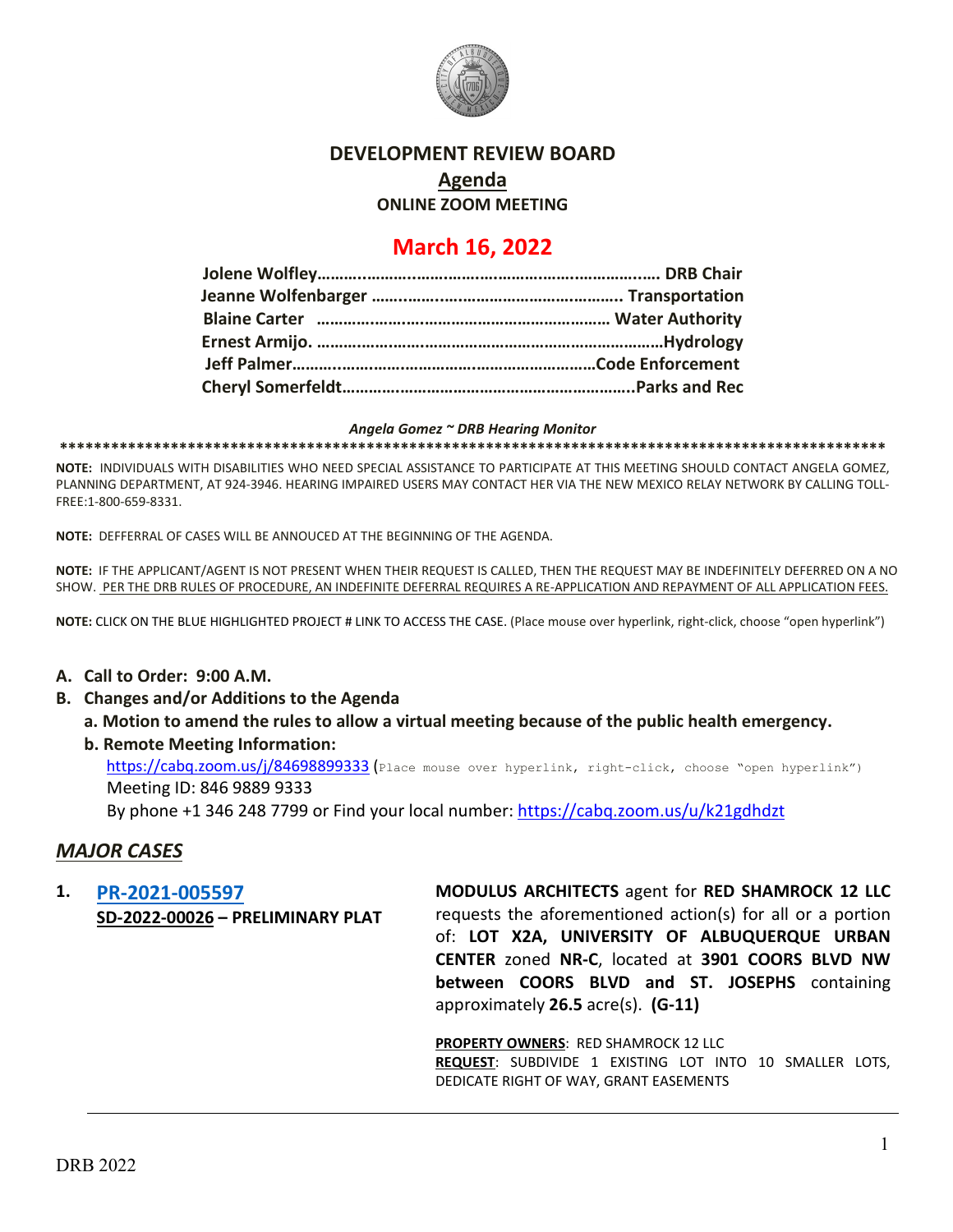| 2. | PR-2021-005439<br>SD-2022-00027 - PRELIMINARY PLAT                        | MODULUS ARCHITECTS, INC. & LAND USE PLANNING<br>agent for DEEPESH KHOLWADWALA C/O SUN CAPITAL<br>HOTEL requests the aforementioned action(s) for all or a<br>portion of: LT 2-A-1-B-2-B-2, 2-A-1-B-2-B-3, 3-A-1-A, ABQ<br>WEST UNIT 2, zoned MX-M, located on HIGH ASSETS ABQ<br>between PASEO DEL NORTE NW and EAGLE RANCH RD<br>NW containing approximately 4.079 acre(s). (C-13)<br>PROPERTY OWNERS: ZIA TRUST INC CUSTODIAN SHAFFER JASON A IRA<br>REQUEST: SUBDIVIDE 3 EXISTING PARCESL INTO 2 TRACTS, VACATE<br>EXISTING PRIVATE ACCESS, DRAINAGE, SIDEWALK AND UTILITY |
|----|---------------------------------------------------------------------------|-------------------------------------------------------------------------------------------------------------------------------------------------------------------------------------------------------------------------------------------------------------------------------------------------------------------------------------------------------------------------------------------------------------------------------------------------------------------------------------------------------------------------------------------------------------------------------|
|    |                                                                           | EASEMENTS, GRANT CROSS LOT DRAINAGE EASEMENT                                                                                                                                                                                                                                                                                                                                                                                                                                                                                                                                  |
| 3. | PR-2021-005816<br>SI-2021-02066 - EPC FINAL SITE PLAN SIGN-<br><b>OFF</b> | <b>CONSENSUS PLANNING INC. agent for JB HOLDINGS LLC/</b><br>TAKE FIVE CARWASH requests the aforementioned<br>action(s) for all or a portion of: LOT 2-C, COTTONWOOD<br>CROSSING PHASE II zoned MX-L, located at 10084 COORS<br>BLVD NW between COORS BYPASS and SEVEN BAR LOOP<br>containing approximately $0.7876$ acre(s). $(B-14)$ [12/15/21,<br>$2/2/22$ ]<br><b>PROPERTY OWNERS: JB HOLDINGS, LLC</b>                                                                                                                                                                   |
|    |                                                                           | <b>REQUEST: DRB SIGN OFF OF EPC APPROVED CAR WASH FACILITY</b>                                                                                                                                                                                                                                                                                                                                                                                                                                                                                                                |
| 4. | PR-2021-005864<br>(AKA: PR-2019-002402)<br>SI-2021-002080 - SITE PLAN     | <b>BOWMAN CONSULTING GROUP</b> requests the afore-<br>mentioned action(s) for all or a portion of: LOT 12, UNIT 5,<br>AVALON SUBDIVISION zoned NR-BP, located on 98TH<br>containing approximately 1.46 acre(s). (K-9) [Deferred from<br>1/5/22, 1/12/22, 2/9/22]                                                                                                                                                                                                                                                                                                              |
|    |                                                                           | PROPERTY OWNERS: KEVIN MATTSON-RS BLUEWATER LLC<br><b>REQUEST: DRB SITE PLAN FOR DRIVE THRU RESTAURANT</b>                                                                                                                                                                                                                                                                                                                                                                                                                                                                    |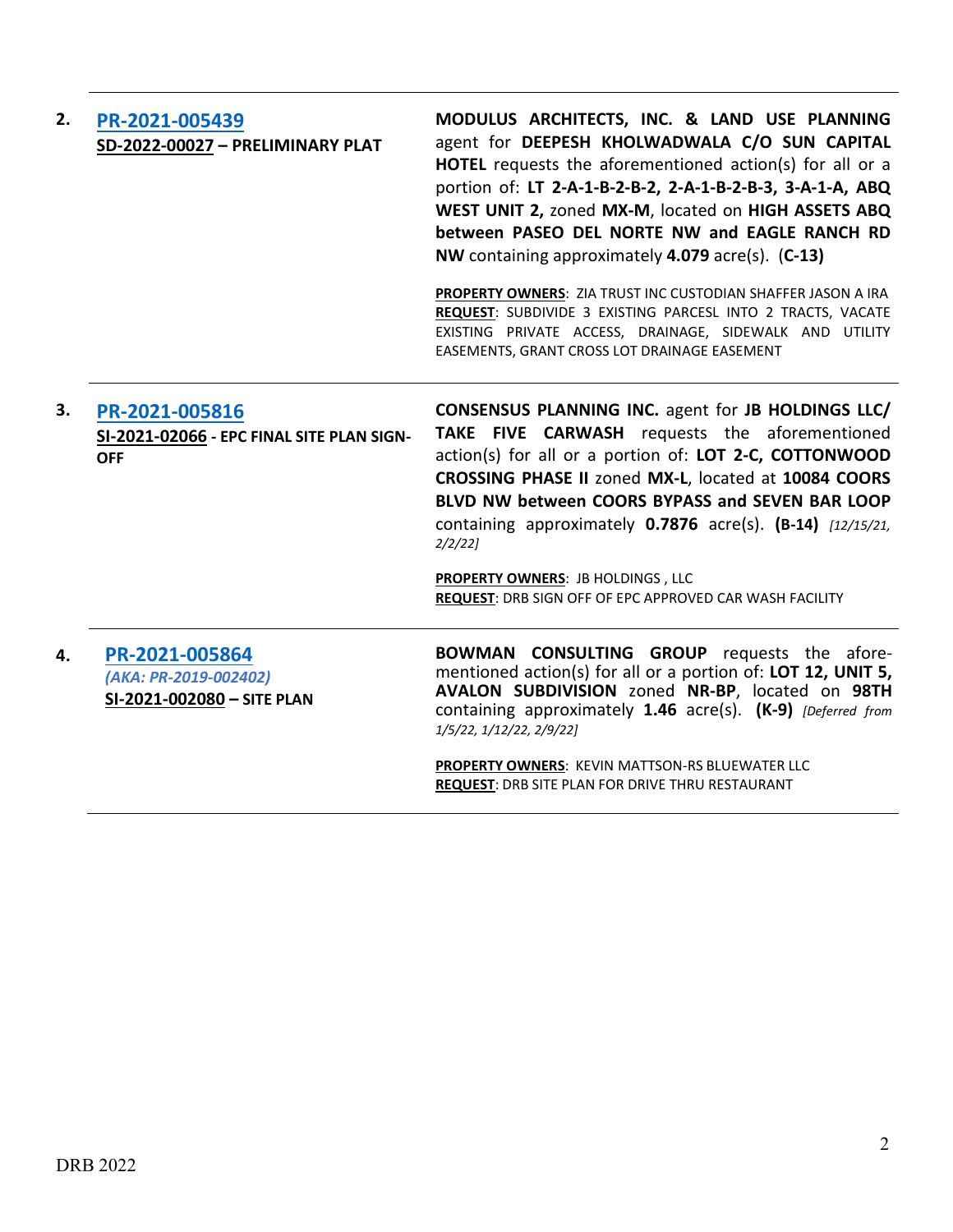| 5. | PR-2020-004138 IDO 2019<br>SD-2021-00151 - PRELIMINARY PLAT<br><b>Sketch plat 3-10-2021</b> | HUITT-ZOLLARS INC. - SCOTT EDDINGS agent for QUESTA<br>DEL ORO, LLC - TIM MCNANEY<br>the<br>requests<br>aforementioned action(s) for all or a portion of: TRACT 3 &<br>A-1-A-4, MESA DEL SOL INNOVATION PARK zoned PC,<br>located between SAGAN LOOP and DE KOONING LOOP<br>containing approximately 22.0366 acre(s). (R-15) {Deferred<br>from 8/11/21, 9/15/21, 9/29/21, 10/20/21, 11/3/21, 11/17/21, 12/15/21,<br>1/5/22, 1/26/22, 2/9/22, 3/2/22] |
|----|---------------------------------------------------------------------------------------------|------------------------------------------------------------------------------------------------------------------------------------------------------------------------------------------------------------------------------------------------------------------------------------------------------------------------------------------------------------------------------------------------------------------------------------------------------|
|    |                                                                                             | <b>PROPERTY OWNERS: QUESTA DEL ORO LLC / MDS</b><br><b>INVESTMENTS</b>                                                                                                                                                                                                                                                                                                                                                                               |
|    |                                                                                             | <b>REQUEST: SINGLE FAMILY RESIDENTIAL SUBDIVISION ON</b>                                                                                                                                                                                                                                                                                                                                                                                             |
|    |                                                                                             | TRACT A-1-A-3. TRACT A-1-A-4 SPLIT FOR EXTENSION OF                                                                                                                                                                                                                                                                                                                                                                                                  |

DEIKENBORN DRIVE

**6.**

**7.**

### **[PR-2021-005628](http://data.cabq.gov/government/planning/DRB/PR-2021-005628/DRB%20Submittals/) IDO 2020 SD-2021-00214 – PRELIMINARY PLAT**

**BOHANNAN HUSTON INC.** agent for **MDS INVESTMENTS, LLC** requests the aforementioned action(s) for all or a portion of: **TRACT A-1-A-1-A, MESA DEL SOL INNOVATION PARK** zoned **PC**, located on **UNIVERSITY BLVD SE between STRYKER RD and UNIVERSITY BLVD** containing approximately **1598.6338** acre(s). **(R-14, S-14-17, T-15- 17)** *[Deferred from 11/17/21, 12/8/21, 12/15/21, 1/5/22, 1/12/22, 2/2/22, 2/9/22, 3/2/22, 3/9/22]*

#### **PROPERTY OWNERS**: MDS INVESTMENTS, LLC

**REQUEST**: PRELIMINARY PLAT AND BULK LAND PLAT FOR FUTURE TRACT N AND THE RE-PLAT OF TRACT A-1-A1-A TO DEDICATE RIGHT OF WAY FOR MESA DEL SOL TOWN CENTER.

**\*\*** *AGENT REQUESTS DEFERRAL TO MARCH 30TH, 2022.*

# **[PR-2018-001398](http://data.cabq.gov/government/planning/DRB/PR-2018-001398/DRB%20Submittals/)**

**SD-2021-00242 – PRELIMINARY PLAT VA-2021-00447– SIDEWALK WAIVER SD-2021-01966 – EPC FINAL SITE PLAN SIGN OFF**

**JAG PLANNING & ZONING/JUANITA GARCIA** agent for **DARRYL CHITWOOD – ECO GREEN BUILDING** requests the aforementioned action(s) for all or a portion of: **TRACT B, LANDS OF ELLA G. ROSSITER** zoned **PD**, located on **704 GRIEGOS RD NW between 7TH ST NW and 9th ST NW** containing approximately **0.75** acre(s). (**F-14)** *[Deferred from 12/15/12, 1/5/22, 1/26/22, 2/16/22, 3/2/22]*

**PROPERTY OWNERS**: DARRYL CHITWOOD **REQUEST**: PRELIMINARY PLAT, SIDEWALK WAIVER

## *MINOR CASES*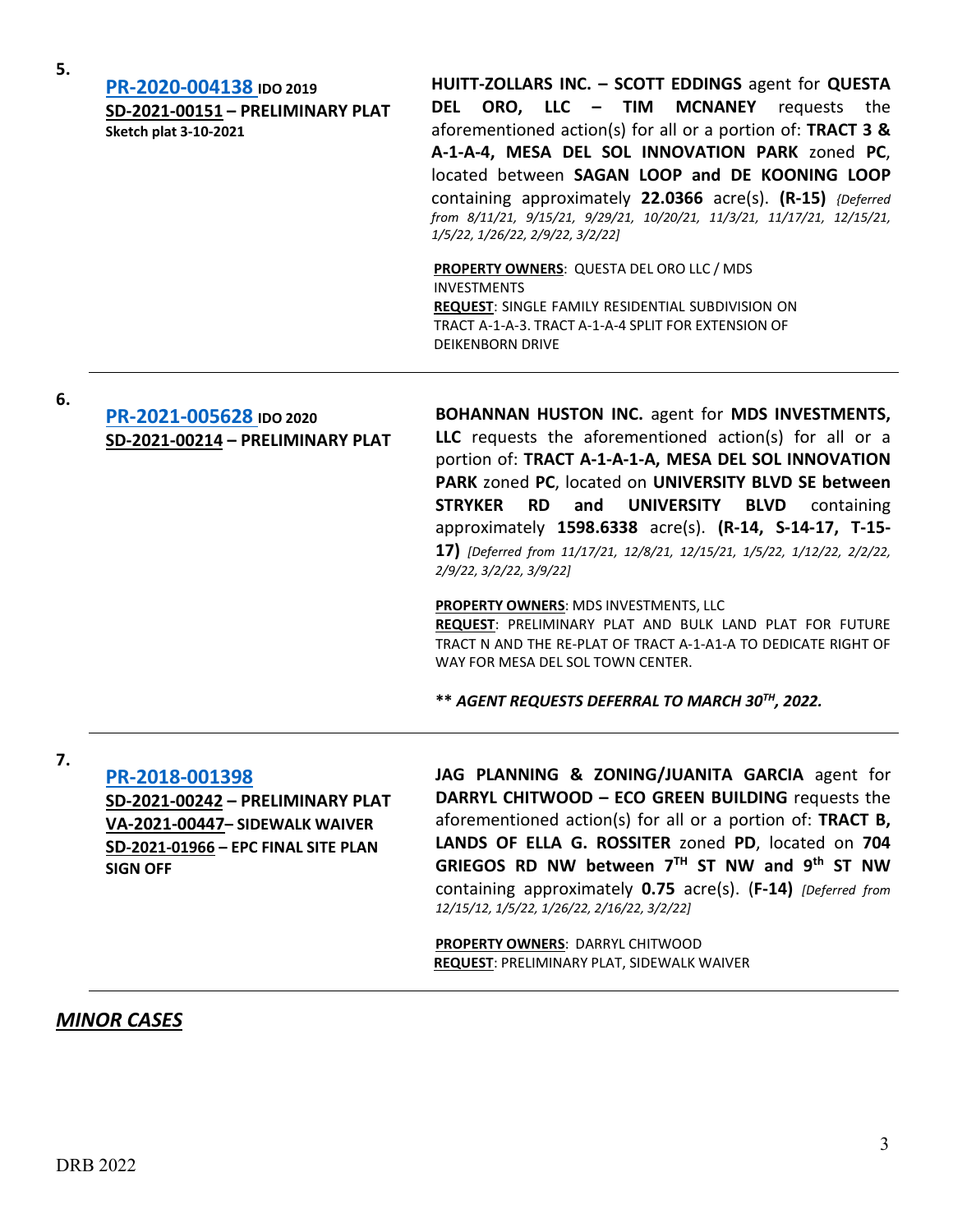| 8.  | PR-2021-005185<br>SD-2022-00040 - PRELIMINARY/FINAL<br><b>PLAT</b><br>VA-2022-00064 - SIDEWALK WAIVER                        | JAG PLANNING & ZONING, LLC agent for VICTOR F.<br>APODACA requests the aforementioned action(s) for all or<br>a portion of: TRACT 37 B 1, MRGCD MAP 37 zoned R-1A,<br>located at 402 GOMEZ AVE NE between EDITH BLVD NE<br>and BROADWAY NE containing approximately 0.8077<br>$\arccos(5)$ . (K-15)                                                                                                       |
|-----|------------------------------------------------------------------------------------------------------------------------------|-----------------------------------------------------------------------------------------------------------------------------------------------------------------------------------------------------------------------------------------------------------------------------------------------------------------------------------------------------------------------------------------------------------|
|     |                                                                                                                              | PROPERTY OWNERS: APODACA VICTOR F & APODACA JESUS F<br>REQUEST: CREATE 6 LOTS FROM ONE EXISTING LOT AND SIDEWALK<br><b>WAIVER</b>                                                                                                                                                                                                                                                                         |
| 9.  | PR-2022-0006630<br>SD-2022-00024 - VACATION OF PUBLIC<br><b>EASEMENT</b><br>SD-2022-00025 - PRELIMINARY/FINAL<br><b>PLAT</b> | ALDRICH LAND SURVEYING agent for CARMEN SANDOVAL<br>requests the aforementioned action(s) for all or a portion<br>of: LOT 17, OXBOW VILLAGE zoned R-1D, located at 3809<br><b>OXBOW VILLAGE LN NW containing approximately 0.2240</b><br>$\text{acre}(s)$ . $(G-11)$ [Deferred from 3/2/22]                                                                                                               |
|     |                                                                                                                              | PROPERTY OWNERS: SANDOVAL CARMEN<br>REQUEST: VACATE PORTION OF REMAINING ABCWUA PUBLIC<br>SANITARY SEWER AND WATERLINE EASEMENT                                                                                                                                                                                                                                                                           |
|     |                                                                                                                              | ** AGENT REQUESTS DEFERRAL TO MARCH 30TH, 2022.                                                                                                                                                                                                                                                                                                                                                           |
| 10. | PR-2020-004215<br>SD-2022-00028 - PRELIMINARY/FINAL<br><b>PLAT</b>                                                           | WAYJOHN SURVEYING INC. agent for ALBUQUERQUE-<br><b>TAKE</b><br><b>FIVE</b><br><b>LLC</b><br><b>MONTGOMERY</b><br>the<br>requests<br>aforementioned action(s) for all or a portion of: LOT C<br>BLOCK 7, BOYD'S ADDITION zoned MX-L, located at 6201<br><b>MONTGOMERY between SAN PEDRO DR NE and ROBERTA</b><br>PL NE containing approximately 0.5144 acre(s).<br>$(F-18)$<br>[Deferred from 3/2/22]     |
|     |                                                                                                                              | PROPERTY OWNERS: ETHRIDGE PROPERTIES LLC<br>REQUEST: CREATE 2 LOTS FROM 1 EXISTING LOT                                                                                                                                                                                                                                                                                                                    |
| 11. | PR-2021-006130<br>SD-2022-00029 - PRELIMINARY/FINAL<br><b>PLAT</b>                                                           | WAYJOHN SURVEYING INC. agent for FOX PLAZA LLC<br>requests the aforementioned action(s) for all or a portion<br>of: 4-B & 4-D, TIJERAS PLACE IMPROVEMENT CO. zoned<br>MX-M, located at 201 SAN PEDRO SE between ZUNI RD SE<br>and CENTRAL AVE SE containing approximately 4.8618<br>$\textsf{acre}(s)$ . (K-18) <i>[Deferred from 3/2/22]</i><br>PROPERTY OWNERS: FOX PLAZA PARTNERS C/O JAMES A PETERSON |
|     |                                                                                                                              | <b>REQUEST: CREATE 1 LOT FROM 2 EXISTING LOTS</b>                                                                                                                                                                                                                                                                                                                                                         |